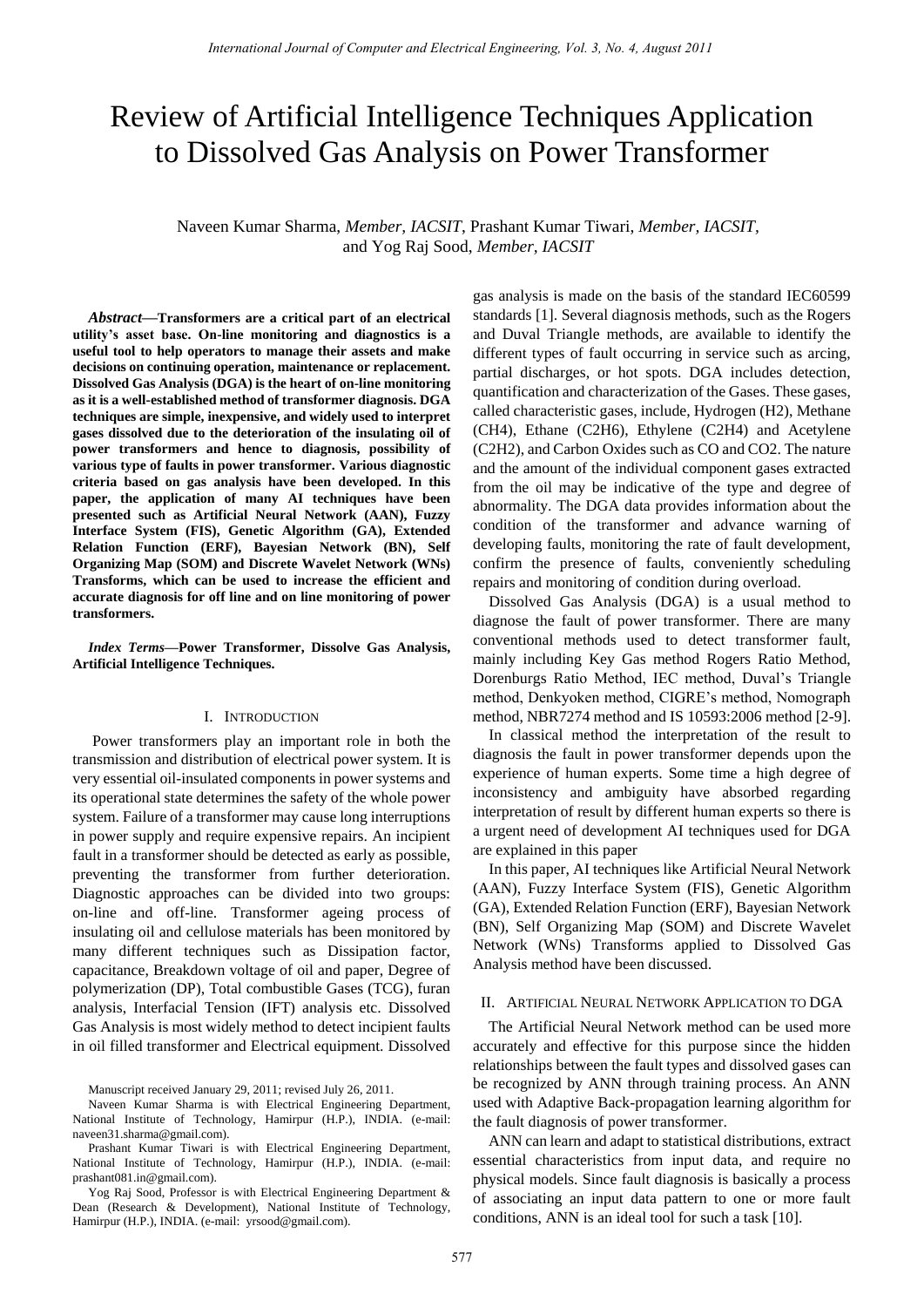In ANN apply mainly work, Input feature-selection constitutes an essential as a first step and next step of the ANN application design is to choose network topology. That should be chosen very carefully so that the input features will correctly reflects the characteristics of the problem. That should be done experimentally through a repeated process to optimize the number of hidden layers and nodes according to training performance and prediction accuracy. In transformer insulating oil dissolved key gases like H2, CH4, C2H6, C2H4, and C2H2 are chosen as input features in ANN. Since overheating, partial discharge and arcing are the three major fault types in power transformers; hence there will be four output patterns to be identified including the normal condition [11].

The ANNs are tools particularly adapted to help the specialists in maintenance in the activities of classification, diagnosis and decision makings, prediction etc. An important advantage of ANN-based fault diagnostics is that it can learn directly from the training samples, and update its knowledge when necessary. The highly non-linear mapping capability of neurons provides a comparable and often superior performance over fuzzy system solutions. ANN computational complexity is not too high, especially in testing (diagnosis) process. For these reasons, many studies are undertaken in the field of maintenance to evaluate the contributions of neural networks before their operational implementation. The application of ANN makes possible to reduce considerably the laboratory experiment time while networks learn how to predict properties of insulation for duration longer than those of the tests thus constituting a tool making more economic the tests of high voltage in general. ANN method is more accurately applied to Dissolved Gas Analysis since the hidden relationships between fault types and dissolved gases can be recognized by ANN through training process [12-15]. Now may have also in the set of the set of the set of the set of the set of the set of the set of the set of the set of the set of the set of the set of the set of the set of the set of the set of the set of the set of th

A multi-layer feed-forward artificial neural network has been proposed to identify the fault and a generalized delta rule has been used for training of network. Implementation involves the generating of training data, and design of ANN structure, training of network and testing. In this application, gas ratios become the inputs for neural network and types of faults become the outputs of the network. To start with, a three layer network has been considered, in which size of input layer is equal to number of gas ratios and size of output layer is equal to the number of different faults and the nodes in the hidden layer are selected based on experience and a schematic diagram of a three layer network is shown in Figure 1. [16].



## Fig.1. Multi-layer feed-forward Neural Network [16].

## III. FUZZY LOGIC APPLICATION TO DGA

A Periodic maintenance of large power transformers fault diagnosis system has been proposed and implemented of fuzzy diagnosis to improve the conventional DGA methods. DGA technology is approved as applicable to discover internal latent transformer failure and its development trend. Therefore, whether in the domestic or international arena, DGA technology has secured a significant position in the rank of preventive testing of electrical equipments. The fuzzy logic analysis involves three successive processes, namely: Fuzzification, Fuzzy Inference and Defuzzification [17].

In the process of designing a transformer fault diagnostic system, the uncertainly shows the following two characteristics :(i) A great number of test data (including the preventive test and other tests), some expert experience and some criteria which can be directly numerated should be translated into fuzzy numbers. This process is called numerical uncertainty translation. (ii) Some expert experience and some criteria which are expressed in linguistic language cannot be numerated directly. They also need to be changed into fuzzy numbers. The process is called linguistic uncertainty translation.

In fuzzy diagnosis system we take first, the associated membership functions of fuzzy subsets were determined empirically or basically in a trial-and-error manner, while the conventional DGA diagnosis criteria were to be implicitly obeyed. And second step, a great number of previous diagnosis records of dissolved gas were mainly employed as a test purpose rather than as a development basis of the fuzzy diagnosis system. The information inherently contained in the numerical data was not fully utilized in establishing the diagnosis system. And the last step, due to the wide variety of conditions which affect the results of DGA, the diagnosis system should be continuously maintained or modified according to the cases newly obtained. However, manual knowledge acquisition and knowledge base revision out of the large numerical data are quite tedious, often resulting in a lengthy process of generating the fuzzy if-then rules and adjusting the membership functions of the corresponding fuzzy subsets [18].



Fig.2. Structure of the Fuzzy Diagnosis System [17]

The approach is based on the interpretation of DGA data using Fuzzy Logic (FL). The proposed diagnostic method adopts indicators related to the ratios C2H4/C2H6,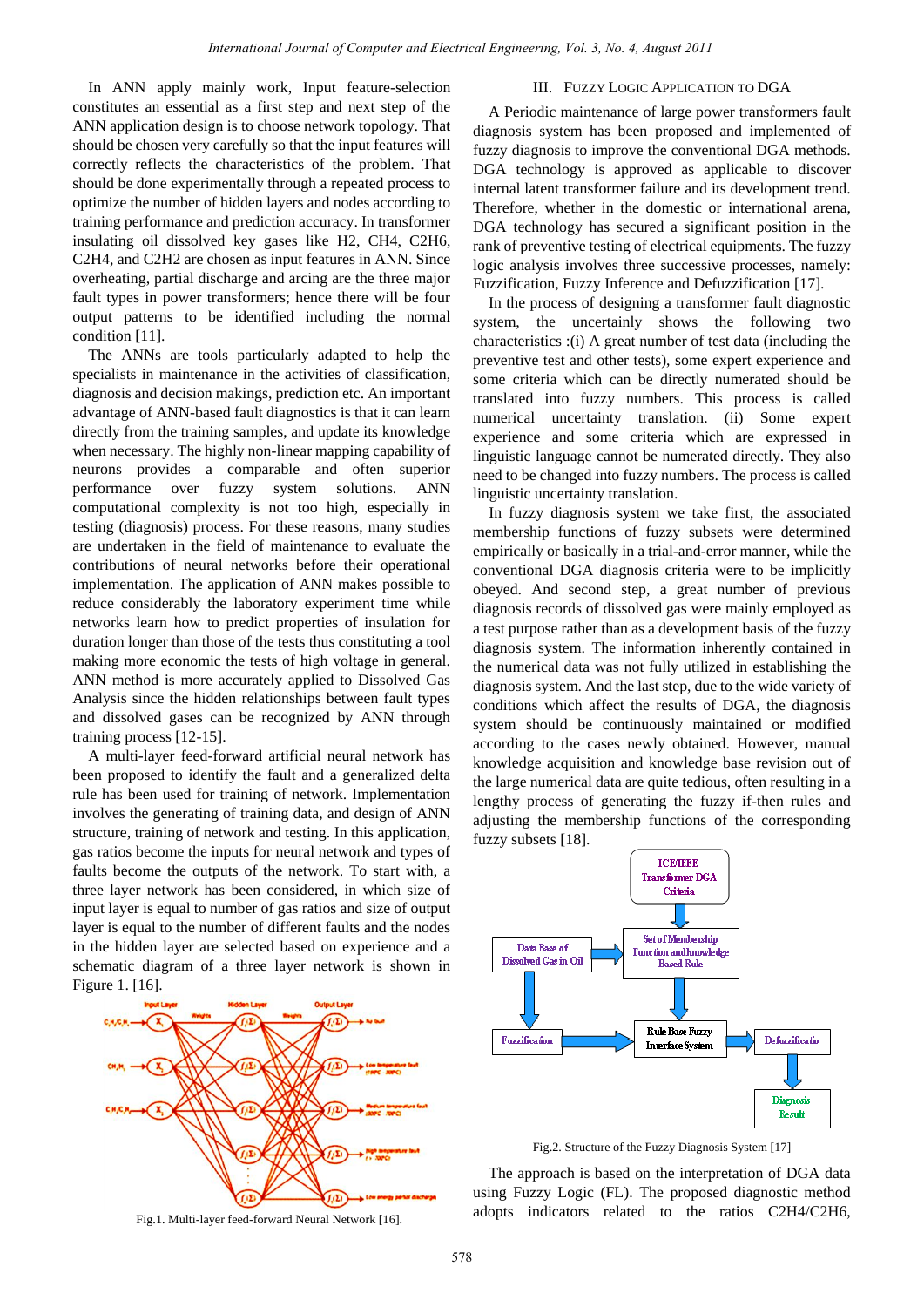C2H2/C2H4 CH4/H2 and to the concentration of specific gases such as hydrogen, carbon monoxide, methane, ethane, ethylene, acetylene. Different combinations of these four codes represent different fault patterns, overheating, arcing, and corona. Fuzzy Analysis an integrated analysis, it can diagnose the fault of transformer effectively and manage the data of DGA in oil of transformer [19].

### IV. NEURO-FUZZY APPLICATION TO DGA

In new development in a transformer diagnostic system that utilized both an expert system and a neural network to detect different causes of failures in a power transformer [20]. The knowledge of the expert system has many uncertainties & problems, and therefore fuzzy logic is employed. In this case, the neural network employs sampled learning to complement the knowledge-based diagnosis of the expert system. The two techniques are integrated by comparing the expert system conclusion with the neural network reasoning using a consultative mechanism. A block diagram for this type of hybrid system is given in Fig. 3.



Fig.3. Strategy for combined fuzzy logic, expert system, and neural network

The advantage of neuro - fuzzy modelling includes the facility for extracting the information or knowledge hidden in the measured data and the ability for approximating complicated non linear functions with simpler models [21].

## V. EXTENSION NEURAL NETWORK APPLICATION TO DGA

There are many methods to detect the major fault by the help of dissolved gas in transformer oil. The ENN proposed is a Combination of extension theory and a neural network. Using an innovative extension distance instead of Euclidean distance (ED) to measure the similarity between tested data and the cluster centre, it can effect supervised learning and achieve shorter learning times than traditional neural networks. To overcome the drawbacks of traditional neural networks, a type of neural network is proposed for incipient fault diagnosis of power transformers in this paper. The proposed ENN uses a combination of extension theory (IS) and the neural network. In this way there are some classified problems that feature the defined range [22].

## VI. SELF ORGANIZING MAP APPLICATION TO DGA

The SOM approach has provided a means of enhancing the

condition monitoring of power transformers. It is more useful than other techniques for the diagnosis of transformer faults. This method is based on the data mining methodology and the self-organizing map, has been compared and validated using conventional interpretation schemes and real fault cases, thereby proven to be capable of enhancing the condition monitoring of power transformers. Basically the approach based on the self organizing map algorithm and Self- Organizing Polynomial network techniques uses the real fault cases for the present position of power transformer [23]. That SOM approach requires only recorded DGA data for modelling and it is able to provide convincing diagnosis to all DGA records for the easy and cost effective to implement and eliminate the elements of uncertainty and ambiguity. Basically that effective approach can be used as a decision support tool by expert engineers, in addition to conventional approaches and expert experiences, to monitor and diagnose the operating condition of power transformers. Now mathematic the continuous of Computer and Electrical Computer and the continuous of the computer and other continuous of the computer and  $\alpha$  and the computer and the computer and the computer and the computer and th

The self-organizing polynomial networks based transformer diagnosis system has been implemented based on the actual diagnostic gas records collected in power transformer. SOPNs based diagnostic scheme to handle the numerical, complicated, and uncertain relationships of dissolved gases (input) to fault conditions (output). The developed diagnosis system can accurately capture the complex and subtle input-output relationships [24].



Fig. 4. The Self-Organizing Transformer Diagnosis System

The advantages of Self organizing map over traditional & effective methods for analysis and interpretation of dissolved gas analysis data such as, that is not depend on any actual fault cases and DGA schemes for its modelling so it is very easy and cost effective to implement. That is not only allows diagnosis of a fault based on visualization of inherent data characteristics, but it also allows the Condition monitoring of power transformer [25].

## VII. GENETIC ALGORITHM APPLICATION IN DGA

We can also prediction of dissolved gas in transformer oil concentration with using Genetic Algorithm (GA) and Grey theory [26]. Genetic algorithm can impose a series of genetic operations such as selection, crossover and mutation on the current population, which will generates the new population and gradually evolves to the optimal solution. Genetic Algorithm is defined as proceeds to initialize a population of solutions randomly, and then improves itself through iterations of selection, crossover and mutation. Genetic algorithm is a search technique used in computing to find exact or approximate solutions to optimization and search problems.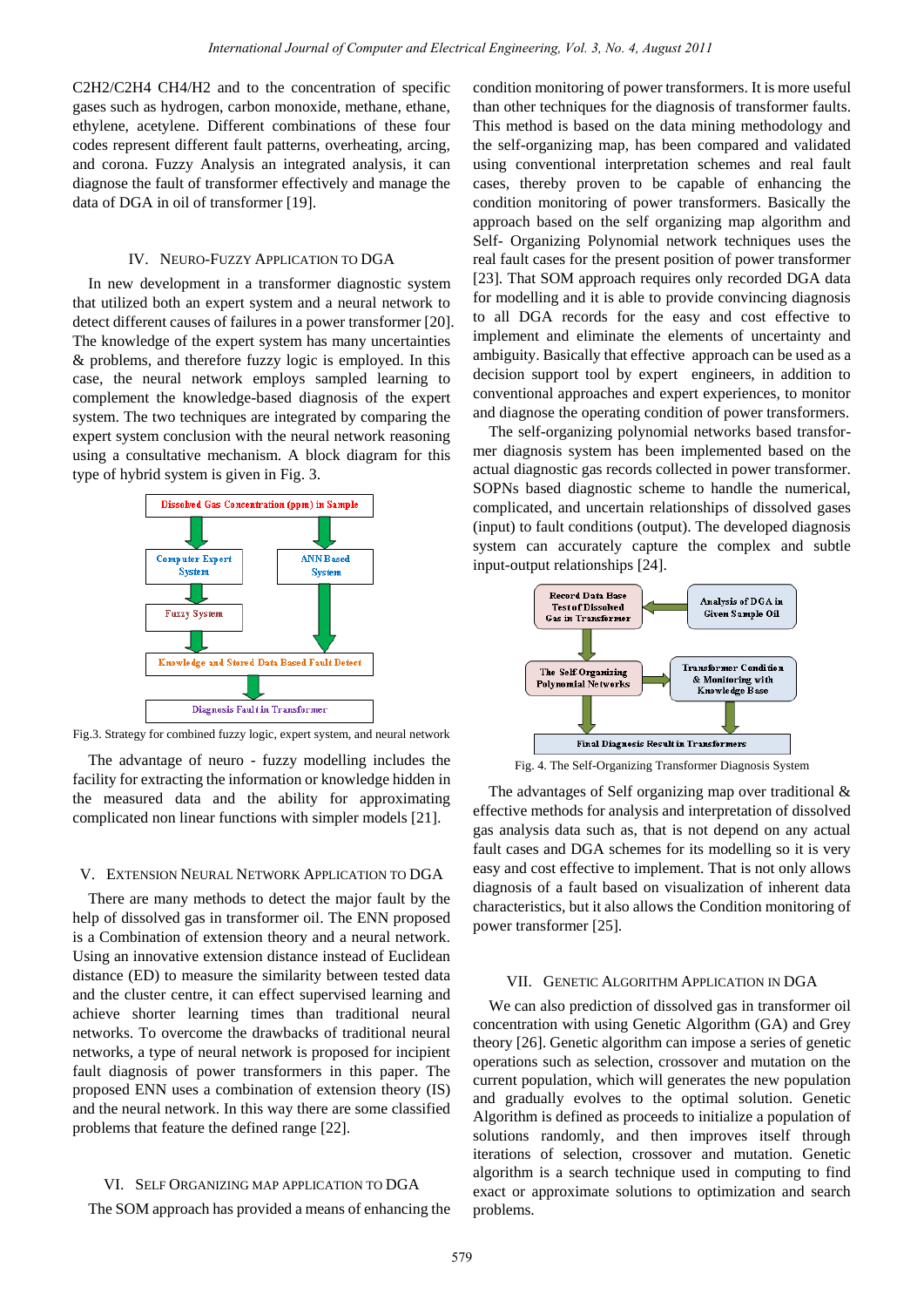In short, it is a very efficient and widely used technique to determine dissolved gases due to deterioration of the insulating oil of transformers.GA has been applied to search the optimal parameter of new technique grey model. In gray system some part of informations are known and some informations are unknown [27]. The main advantage of this system utilize only a few know data points by such a way of accumulated Generating Operation (AGO) to established the more effective model for diagnosis to power transformer. In such method has the main advantage, not to pursue large sample size and not require special data distribution. In regression analysis, calculation is very easy & smaller than other methods.

The GA determined the dilation and translation parameters and the weighting values of the most accurate diagnosis DGA model. The information hidden in the many DGA diagnostic records was efficiently extracted by the GA without heavy human involvement, because of the self-tuning, multiscale, multiresolution, and localization of the method [28].

# VIII. WAVELET NETWORKS APPLICATION TO DGA

The wavelet network has attracted much attention in signal analysis and pattern recognition. The wavelet theory has found many effective applications in function approximation, numerical analysis, and signal processing. Some time we can combine the wavelet multi scale theory and neural network and get a novel high performance network—wavelet networks, which are easy-to identify network structures and deal effectively with the problems of high dimensional model. Some studies have reported the use of wavelet network and DGA samples for incipient fault detection in power transformers. The WN, trained by an error back propagation algorithm or binary encoding genetic algorithm (GA) had good diagnosis capabilities. Normational Journal of Computer ond Electrical International Spherering Coli 3, No. 4, August 2011<br>
grass, the to detectrical of the Northern Coli 1. No and 12, No and 12, No<br>
grass concert to the conformer Control of the

WN approaches famous those of the conventional back-propagation neural-network method and are suitable for faults diagnosis of power transformers, especially with the evolving WN achieving superior performance. We can divide the feed forward wavelet network commonly used into two types, then these two types of wavelet networks based on two different activation functions of the wavelet nodes are applied in fault diagnosis of power transformers. Test results verified that the WNs possess higher diagnosis accuracy and require less learning time than the existing methods [29-30].

# IX. RECENT TECHNIQUES FOR DGA

Many researchers are working for development of new techniques for this important analysis. Some of the techniques are hybrid of the above mentioned procedures. The research work is still in progress to develop DGA techniques based upon new principals.

 Jiyin Zhao et al. has explained transformer Fault Diagnosis Based on Niche Genetic Algorithm by using optimize Adaptive-Learning-Rate-Momentum Back Propagation (BP) Network [31]. The reasoning process of Bayesian Network (BN) is fast calculating process of probability based on already existent information. This technique find out power transformer faults rapidly and exactly into transformer fault diagnosis by constructing the

transformer fault diagnosis model [32, 33].

A fault system of power transformer can be also recognized as a typical grey system. In this new method grey target theory is given to recognized power transformer state without the any standard fault model. Grey system theory is used to study the uncertain system having the characteristics of small sample and uncertainty poor information. It uses partial given information to realize the object and get its evolution rule. It provides an available method for state assessment of power transformer. It is one of the effective methods for Multi-objective decision-making. [34].

A fault diagnosis model of DGA based on an improved binary tree multi -class support vector machine is constructed. This method rapidness and precision than other methods and better improvement in accuracy rate of fault diagnosis. In this operational models of the oil-immersed transformer are divided into five models: thermal fault of low temperature, thermal fault of high temperature, discharge of low energy, discharge of high energy and normal state. These faults are consisted of six types of dissolved gases (H2, CH4, C2H6, C2H4, C2H2 and CO) in transformer oil [35].

Laser Raman Spectroscopic Analyses approach used for Dissolved Gases in power transformer oil [36]. A laser excites a target, and the spectrum of the energy-shifted, back-scattered radiation serves as a "fingerprint" - providing compositional and structural information.

A novel extension method for power equipment fault diagnosis is presented based on a least square (LS) fusion combining neural network and dissolved gas analysis (DGA) [37]. In that method Compared with single neural network, the LS weighted fusion combining neural network can identify equipment fault correctly when the DGA characteristics is very similar with other type fault, while the single neural network may fail at this case. The identification correct ratio of the combining network is much higher than single neural network.

An innovative method is presented for fault diagnosis of power transformers, which is based on the matter- element model and Extended Relation Function (ERF) [38]. In this test gas results show that this method can not only diagnosis the main fault types of transformers, but it can also detect important information future trends and multi-fault analysis by the relation degree [39].

In modern trends Dissolved Gas Analysis in transformer by the help of new diffusion dynamic model. The method is based on the measurement of diffusion times of characteristic gases inside the oil-impregnated cellulose. In that method has been used to obtain the model parameters from limited experimental data [40]. Characteristic gases dissolved in transformer oil migrate between the liquid and solid insulation. Fick's law of diffusion dictates this process in the most fundamental way. The dynamic model used in this study was first suggested by von Guggenberg and Melcher for moisture diffusion [41]. Application of this model to characteristic gases, however, requires experimental acquisition of the model parameters for these gases.

A Fault Diagnosis Method Combined Fuzzy Logic with CMAC (Cerebellar model articulation controller) Neural Network for Power Transformers. It uses fuzzy logic to extract diagnosis rules from a lot of fault samples, and then, the extracted rules are employed to optimize CMAC network. Many real fault samples are analyzed by FCMAC (Fuzzy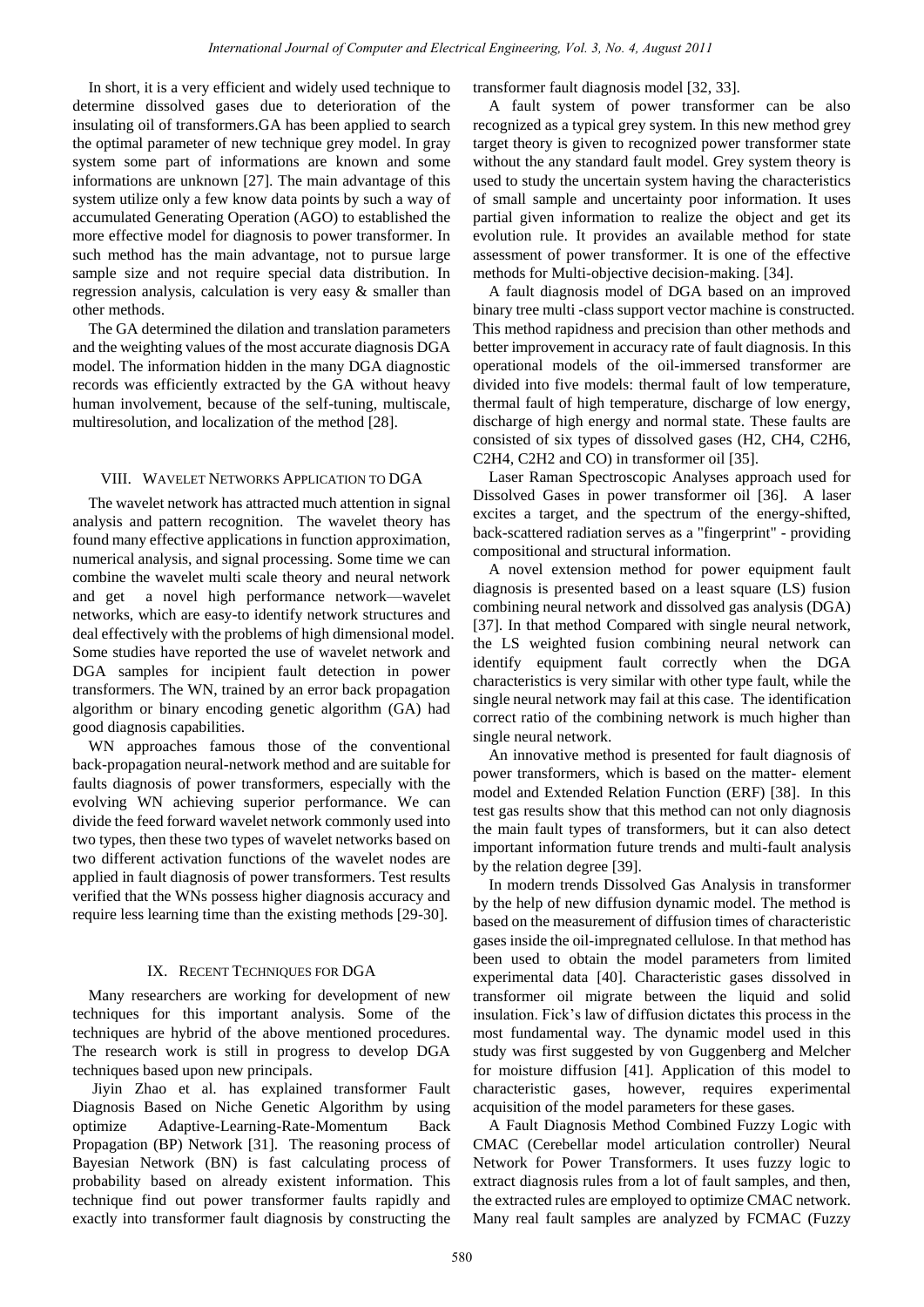CMAC neural network) for the purpose of verification, and the analyzed results are also compared with those analyzed by IEC ratio method and those by the CMAC neural network [42].

A new technique developed on-line monitoring system to detect the concentrations of H2 and CO dissolved in transformer oil. In this system mounts Polyperfluoro ethylene-propylene membrane, electrochemical gas sensors, a wireless communication terminal based on RF (Radio Frequency) transceiver, and data management software recording the concentration of H2 and CO. Those systems which incorporated wireless data acquisition will taken definitely shorten a time gap between the changes of gas concentrations and dissolved gas analysis. In facts, the whole system is able to rapidly determine concentration of dissolved H2 and CO, and definitely provides the results instantaneously by using wireless data acquisition [43].

A novel association rule mining (ARM)-based dissolved gas analysis (DGA) approach to fault diagnosis of power transformers. In typical knowledge discovery process includes three steps, i.e. preprocessing data, applying a data mining algorithm, and post processing obtained results. In facts, such a ARM process are developed, including data preprocessing, rule discovery Apriori-Total From Partial TFP, and association rule set ARS post processing. The final results demonstrate that the novel ARM-based DGA approach has achieved the highest fault diagnosis accuracies [44].

The DGA real-time monitoring system developer needs to reduce the sampling interval of a real-time DGA monitoring system. So a new methodology developed such as, constructed upon Dempster – Shafer theoretic approach. That is proposes a novel interpretation rule and algorithm. Weibull functions were utilized to quantify the degree of belief in major fault according to respective DGA parameters. Threshold belief mass (THB) that distinguishes incipient fault from major fault, which is located within the interval of degree of belief in major fault were observed. In this approach, based on minimum threshold values, a novel rule termed as Threshold Belief Mass (THB) interpretation rule is proposed and compared with Dempster's and Yager's combination rule. In fact, this new approach enables a system operator to interpret DGA data more systematically [45]. Now the international Journal of Computer and Poisontal Journal international Journal International Journal International Journal International Journal International Journal International Journal International Internation

New Quantum Neural Network (QNN) was applied to diagnosis the transformer fault by employing the DGA data. The advantage of the QNN model based on quantum phase in dealing with uncertain, ambiguous and cross fault data are verified by the practical engineering application [46]. Genetic

Programming (GPFM) is proposed to diagnose the fault types of insulation of power transformers. GPFM algorithms, an insulation fault diagnosis system for power systems is designed to distinguish the insulation fault types of power transformers [47].

## X. CONCLUSION

DGA is a very efficient tool for diagnosing incipient faults in oil-filled electrical equipment. This paper has presented the application of various AI techniques like expert system ES, ANN, GA, Fuzzy system and WNs approach etc for dissolved gas analysis. The paper has critically examined the

basic principle procedure and application for DGA of Power transformer. It may conclude that these methods are much better than the classical methods in particularly for interpretation of the DGA results.

### ACKNOWLEDGMENT

The authors are thankful to Technology Information Forecasting and Assessment Council and Centers of Relevance & Excellence (TIFAC-CORE) on Power Transformer Diagnostics and Dr. R. K. Jarial, Associate Professor and Office-in-charge, HV Lab, NIT Hamirpur for providing necessary infrastructural facilities for carrying out the research work.

#### **REFERENCES**

- [1] IS 10593:2006, Indian Standard IEC60599: "Oil-filled electrical equipment Sampling of gases and of oil for analysis of free and dissolved gases – Guidance", Third edition,  $2005-06$ .
- [2] ANSI/IEEE Standard C57.104-1991: "IEEE guide for the interpretation of gases generated in Oil-Immersed Transformers".
- [3] CEI, IEC 60599: "Mineral Oil Impregnated Electrical Equipment in service. Guide to the interpretation of Dissolved Free Gas Analysis", second edition 1999-03.
- [4] M. Duval, "A review of fault detectable by gas-in-oil analysis in transformer", IEEE electrical Insulation magazine 2002, 10(3), pp. 8-17, 2002.
- [5] K. F. Thang, R. K. Aggarwal, A. J. MacGrail, and D. G. Esp, ―Application of Self-Organizing Map Algorithms for Analysis and Interpretation of Dissolved Gases in Power Transformers", IEEE Power Engineering Society Summer Meeting, Vancouver, BC, Canada, 3, pp. 1881-1886, 2001.
- [6] K. F. Thang, R. K. Aggarwal, D. G. Esp and A. J. MacGrail, ―Statistical and Neural Analysis of Dissolved Gases in Power transformers‖, Eighth International Conferences on Dielectric Materials, Measurements and Application (IEE Conf. Publ. No. 473), Edinburgh, UK 2007, pp. 1-9, 2007.
- [7] CIGRE WG A2.18: "Guide for Life Management Techniques for Power Transformers", 20th January, 2003.
- [8] Diego Roberto Moaris, and Jacqueline Gisete Rolim, "An artificial Neural Network Approach to Transformer Fault diagnosis", IEEE Transactions on Power Delivery, 11(4), pp. 1836-1841, 1996.
- [9] IS 10593:2006 Indian Standard: "Mineral Oil-impregnated Electrical Equipment in service-Guide to interpretation of dissolved and free gas analysis"
- [10] Amritpal Singh, and P. Verma, "A Review of Intelligent Diagnostic Methods for Condition Assessment of Insulation System in Power Transformers‖, IEEE, International Conference on Condition monitoring and Diagnosis, Beijing, China, 2008.
- [11] N. K. Patel and R .K. Khubchandani, "ANN based power transformer fault diagnosis", IE(I) Journal-EL 2004.
- [12] S Das, and O. Olurotimi Noise, "Recurrent Neural Networks: The Discrete-time case", IEEE Transactions on Neural Networks 1998, 9(5), pp. 937-946, 1998.
- [13] W. Xu, D. Wang, Z. Zhou and H. Chen, "Fault diagnosis of power transformers: application of fuzzy set theory, expert systems and artificial neural networks", IEE Proc.-Sei. Meas. Technol 1997, 144(1), 1997.
- [14] Y. Zhang, X, Ding, Y. Liu, and P.J. Griffin, "An Artificial Neural Network Approach to Transformer Fault Diagnosis", IEEE Transactions on Power Delivery, 11(4), pp. 1836, 1996.
- [15] N. Yadaiah, L. Sivakumar., B. L. Deekshatulu and V. Sri Hari Rao, ―Neural Network Architectures for Describing Nonlinear Input-Output Relations‖, Electronic Modeling, 24(3), pp. 48-61, 2002.
- [16] N. Yadaiah and Ravi Nagireddy, "Fault Detection Techniques for Power transformers", ICPS 2007, IEEE/IAS 6, pp. 1-9, 2007.
- [17] A. Singh and P. Verma, "A review of intelligent diagnostic methods for condition assessment of insulation system in power transformers' Condition Monitoring and Diagnosis, 2008. CMD 2008. International Conference, pp. 1354 – 1357, 2008.
- [18] Yann-Chang. Huang, Tzer Ym Hong and Ching-Lien Huang, ―Developing a New Transformer Fault Diagnosis System through Evolutionary Fuzzy Logic", IEEE Transactions, 12(2), pp 761-767, 1997.